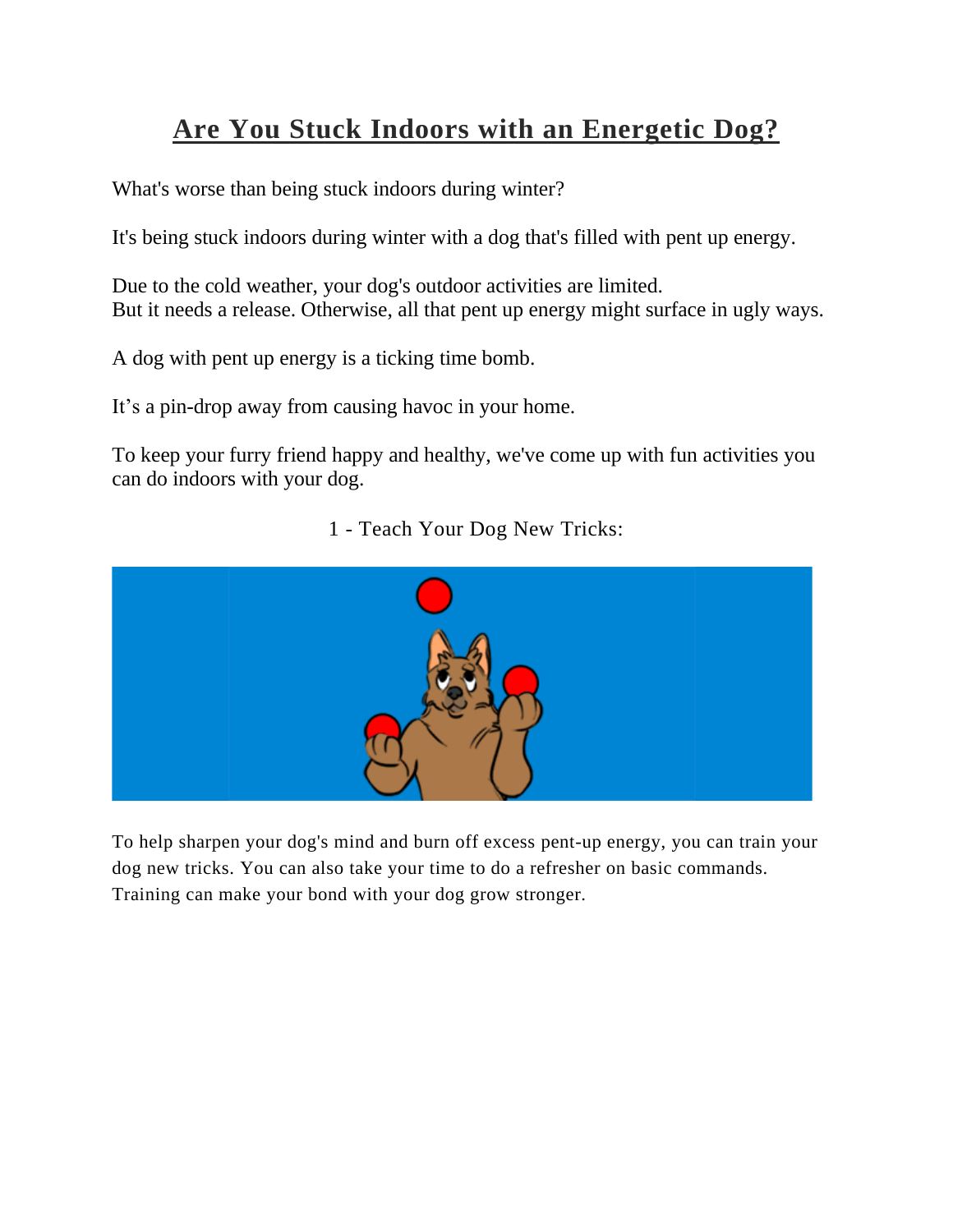## 2 - Play "Find the Toy/Treat":



This is a fun game to play with your dog, and it also helps them sharpen their sense of smell. Put your dog in another room while you quietly hide a treat somewhere else. Once you've hidden it, let your dog out and find it. If your dog is new to this game, then start easy. Put it in predictable places, and once it gets the hang of it, you can level up the challenge. Find the Toy/Treat can be a great alternative to fetch without leaving your house a mess.

## 3 - Make Your Dog Clean Up Its Toys:



Doing your chores is a great way to stay productive together while staying indoors. But if you don't have a helping hand, you can always use a helping paw! Train your dog to clean up its toys. To do this, you'll need some of its favorite toys, a box or basket for storage, and some treats. Tell your dog to grab its favorite toy. As it approaches the box, entice it to drop the toy to the box and snatch the treat. Say "clean up" or "tidy up" whenever it drops the toy. Do this daily while using the commands for a tidier and more responsible doggie